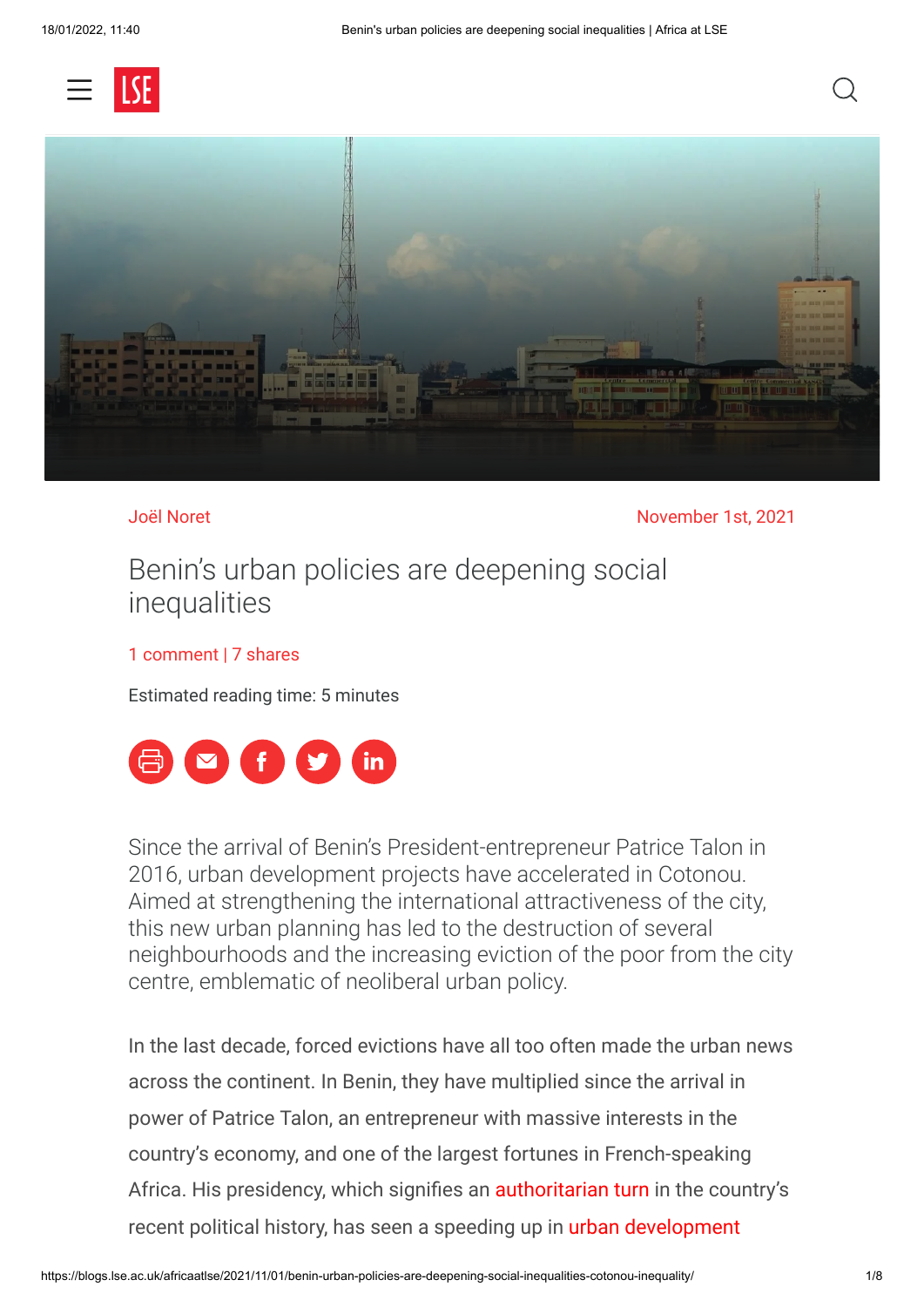[projects, particularly in Cotonou, the country's economic capital, prom](https://www.jeuneafrique.com/mag/1062011/economie/benin-cotonou-petite-metropole-deviendra-grande/)ised to become 'Benin's showcase'. A notable consequence of this new urban policy has been [the eviction of poor neighbourhoods](https://www.youtube.com/watch?v=uVVCHxyWF-w) situated until recently in and around the city centre. One of the last episodes of this series of dispossessions has just taken place on Cotonou's coastline, and reveals a telling instance of state authoritarianism in the treatment of the urban poor.

Shortly after mid-August 2021, I was sitting at the counter of the 'Carrefour des Jeunes' cafeteria with a few young and not so young men, discussing a [ministerial communiqué](http://www.cadredevie.bj/informations/communiques-avis/item/301-communique-conjoint-mcvdd-mdgl-relatif-a-la-liberation-du-domaine-maritime-de-fiyegnon-1) that had suddenly come out in mid-July. The announcement had declared the neighbourhood 'illegal', giving the inhabitants little over a month and a half to pack up before their forced eviction. Between anger and resignation, the small group wondered about the meaning of their citizenship in the face of such a lack of dialogue: 'Shall I become a refugee in my own country?' asked one. 'We are considered like chickens', summarised another, to convey the sense of disposability that the men were experiencing.

Others yet were recalling how old the neighbourhood actually was. Some families had been living there for half a century, well before the construction of the villas that now faced them, at a time when there were only coconut groves and market gardens in the vicinity. With 623 registered households and about 3,000 inhabitants distributed over approximately eight hectares next to Cotonou's beach, the neighbourhood, known as 'Fiyegnon 1', was built both in cement and in more precarious materials, depending on the economic conditions of the households, and looked in places like a slum.

When it was founded approximately 60 years ago, the settlement was born out of a community of fishermen. They had been settled there at the turn of independence around 1960, after being evicted from the site of the presidential palace. In 2021, the vicinity was still inhabited by many fishermen who depended on their proximity to the sea for their livelihoods,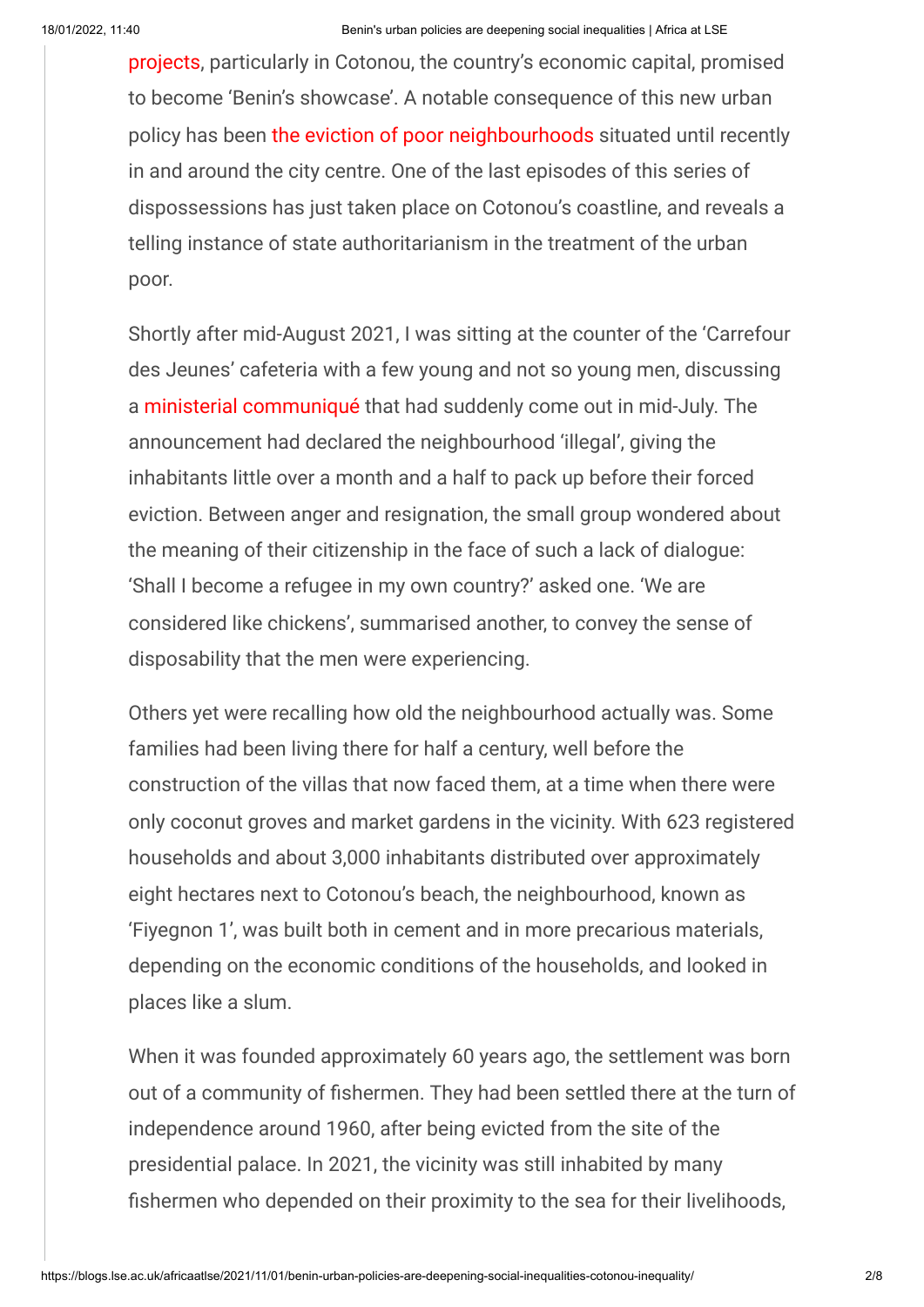although there were also many other workers of the so-called 'informal' economy.

With the gradual urbanisation of the area, the district has undergone various planning operations since the early 2000s, and was in fact part of the national and municipal authorities' urban development plans at the time. The vicinity benefited from electricity and water connections, the inhabitants obtained official certificates in 2004 and 2005 attesting to the limits of their respective plots, straight roads were laid out through the neighbourhood about 10 years ago and the contours of the plots were revised accordingly. With an officially elected 'chef de quartier', there was no doubt that there was ample state recognition of the legitimacy of the site's occupation.

In 2006, as early plans of redrawing the coastal infrastructures emerged, the area was declared a zone of 'public utility', opening the legal possibility for the state to proceed to expropriations. Yet, these expropriations should have included proper compensations, since people had recently received official certificates attesting of the legitimacy of their presence, and in the few preceding years, the neighbourhood had been taken into consideration in the deployment of new coastal infrastructure: the design of the new coastal road was, for instance, modified to pass around it.

## The government's 'liberation' of public spaces

A ministerial announcement in mid-July 2021 referred to the situation in quite different terms: it spoke of an 'illegal' occupation of the premises, and the need for their 'immediate' release. In the last few years, such undertakings have been systematically promoted by the government as part of an enterprise of 'liberation of public spaces'. The formula would be laughable if it were not in fact the mask of state violence against precarious populations and the dizzying euphemism of a form of class contempt.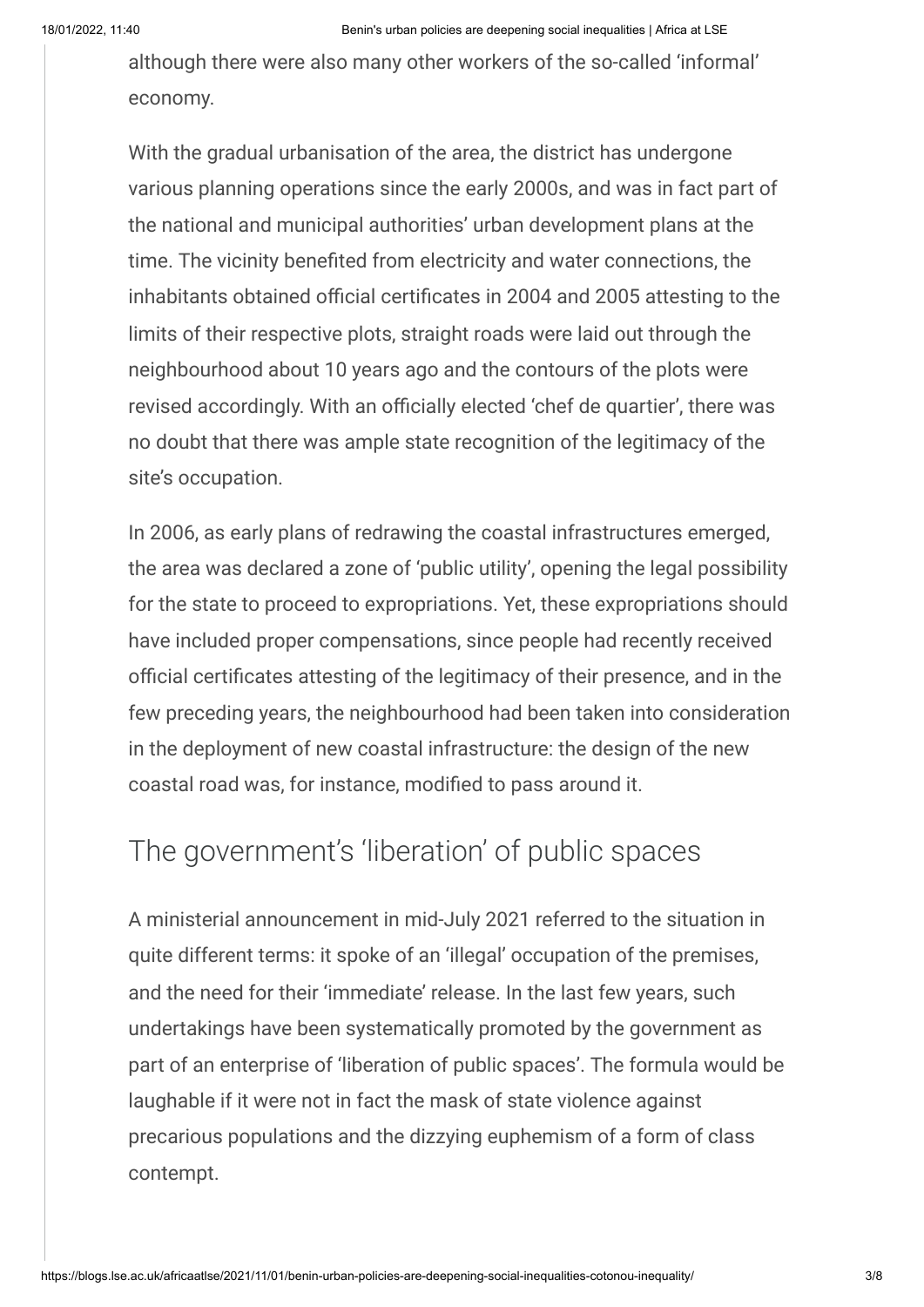Contrary to the authorities' [subsequent bold media statements,](https://lanation.bj/liberation-de-domaine-public-a-cotonou-fiyegnon-1-sefface-pour-la-modernite/) no prior contact had been made with the head of the neighbourhood, nor a fortiori with the inhabitants. Neither had proposals for rehousing or compensation been made. In the weeks that followed the announcement, requests by the elected neighbourhood head and representatives of the inhabitants to meet with the political and administrative authorities concerned  $-$  from the commune of Cotonou to the presidency of the Republic — met with mixed success, to say the least. No response came from the presidency, the mayor's office or the ministries concerned. The only officials who agreed to receive the delegation had no real grip on the issue.

Urban growth is of course a major challenge for many sub-Saharan African countries today. There is obviously no question here of contesting the Beninese state's legitimate ambitions for urban development. However, 'development' cannot become the all too easy cover story for a policy hostile to the poorest city dwellers, which denies them their right to the city. Or, to put it in the words of a now former resident: 'Development, yes, infrastructure, yes, but not at the price of dehumanisation.'

On the morning of 13 September 2021, the area declared 'illegal' began to be destroyed, with the support of a large police deployment. Three people died of heart problems during the demolition, a situation similar to what had already happened in the aftermath of [other forced evictions in Cotonou](https://www.academia.edu/37197597/GOUVERNEMENT_DES_ESPACES_PUBLICS_EN_BORDURE_D_EAU_AU_BENIN_UNE_ANALYSE_ORIENTEE_DANS_LA_PERSPECTIVE_DE_L_INEGALITE_ENVIRONNEMENTALE_A_COTONOU_pdf?auto=download) in the last few years. In the days that followed, despite heavy rain, many inhabitants were still living among the rubble, not knowing where to go. Until the site was completely cleaned up in mid-October, a few dozen people were still in the same situation, some of them returning only at nightfall so as not to be seen. Others had found temporary shelter in the courtyards of other houses in the neighbourhood, and still others were staying temporarily with relatives or friends. Those who were better off had managed to rent new accommodation in a hurry.

'I can't forget'; 'I can't sleep at night'; 'of course I'm angry'; 'people are suffering a lot': The residents I continue to correspond with are grieving. Despite [claims to the contrary](https://lanouvelletribune.info/2021/09/benin-une-solution-de-relogement-a-ete-proposee-aux-deguerpis-de-fiyegnon-1-orounla/) by local authorities in the media, the